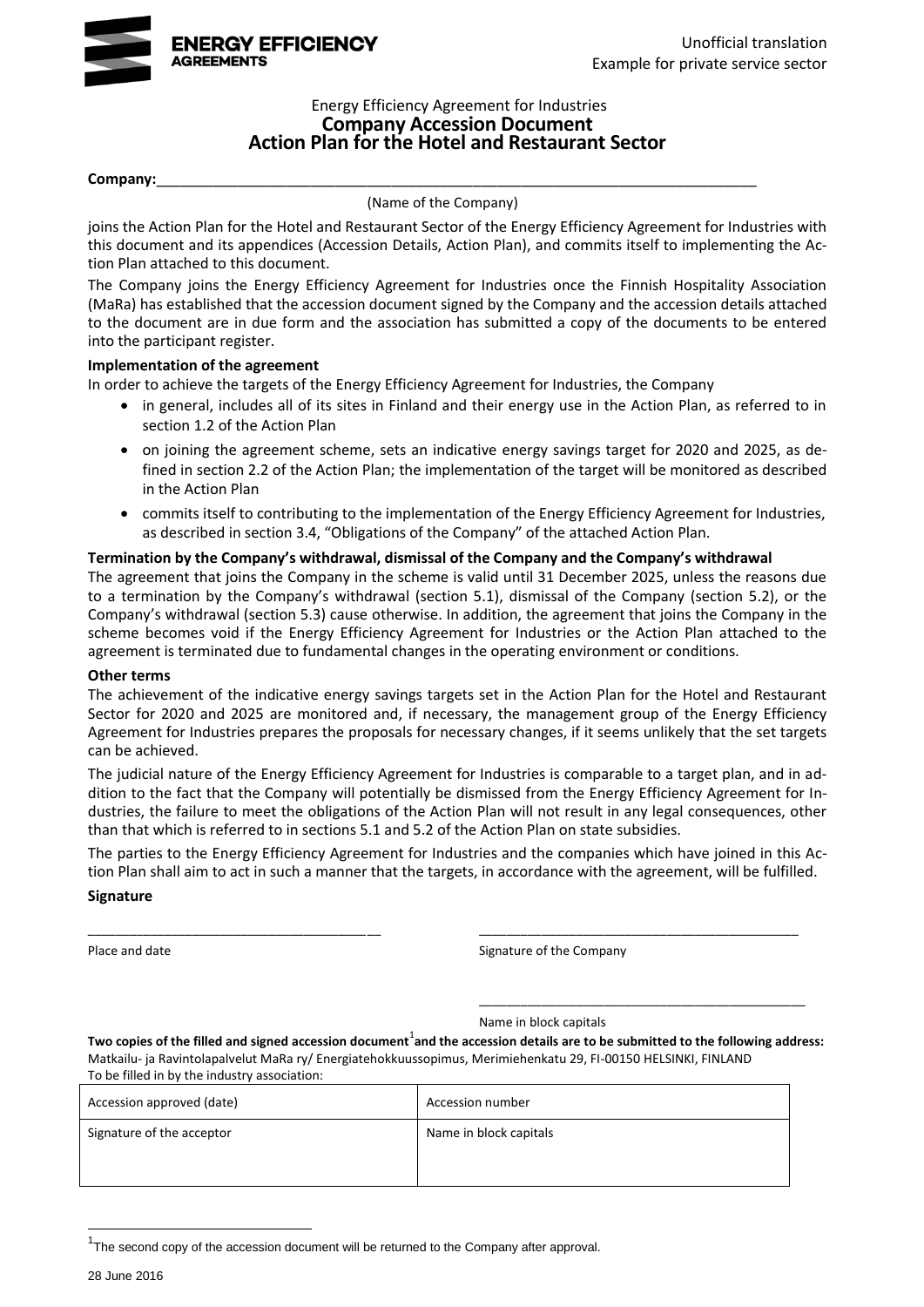

# Accession Details

### **1 Company**

<span id="page-1-1"></span>

| Company                                                                                                                                                       |  |  |  |
|---------------------------------------------------------------------------------------------------------------------------------------------------------------|--|--|--|
| <b>Postal address</b>                                                                                                                                         |  |  |  |
| Postal code                                                                                                                                                   |  |  |  |
| Town                                                                                                                                                          |  |  |  |
| Website                                                                                                                                                       |  |  |  |
| <b>Business ID</b>                                                                                                                                            |  |  |  |
| The Company's principal activity according to the Standard Industrial Classification TOL2008 <sup>1</sup> of Statistics Finland<br>at the three-figure level: |  |  |  |
| TOL2008 class                                                                                                                                                 |  |  |  |

# **<sup>2</sup> Person in charge of the Energy Efficiency Agreement**<sup>2</sup>

<span id="page-1-0"></span>

| Name                        |  |
|-----------------------------|--|
| Job title                   |  |
| Site <sup>3</sup>           |  |
| Postal address <sup>3</sup> |  |
| Postal code <sup>3</sup>    |  |
| Town <sup>3</sup>           |  |
| <b>Telephone</b>            |  |
| <b>Mobile</b>               |  |
| E-mail                      |  |

#### **3 Company's places of business and chains**

In general, the Company includes all of its sites in Finland in the Energy Efficiency Agreement for Industries.

If the Company has a large number of fairly small and similar places of business operating as a chain, the actions and reporting of the Action Plan may be allocated to the chain, to be specified on accession.

The number of places of business to be reported separately and the number of places of business to be reported as chains in this Action Plan:

| <b>Reported as separate places of business</b> (not included in chains)               | total number of the places of<br>business |
|---------------------------------------------------------------------------------------|-------------------------------------------|
| <b>Reported as chains</b> (the chains do not include the places of business<br>above) | total number of chains                    |

The Company's places of business and chains, their persons in charge and the Company's principal activity (TOL 200[8](#page-1-1)<sup>1</sup>) are specified in the table at the end of this appendix. The annual reporting in accordance with the agreement is to be made by places of business and/or chains.

<sup>&</sup>lt;sup>1</sup> Standard Industrial Classification TOL2008 of Statistics Finland [http://www.stat.fi/meta/luokitukset/toimiala/001-](http://www.stat.fi/meta/luokitukset/toimiala/001-2008/index.html) [2008/index.html](http://www.stat.fi/meta/luokitukset/toimiala/001-2008/index.html)

<sup>2</sup> The person in charge of the agreement acts as a contact person in matters related to the implementation of this Action Plan, and also as the person in charge of the Company's places of business and chains, unless such persons are not specified separately.

 $3$  Please leave this field empty, if the site details of the Company's Person in charge of the Energy Efficiency Agreement are the same as the corresponding details of the Company above.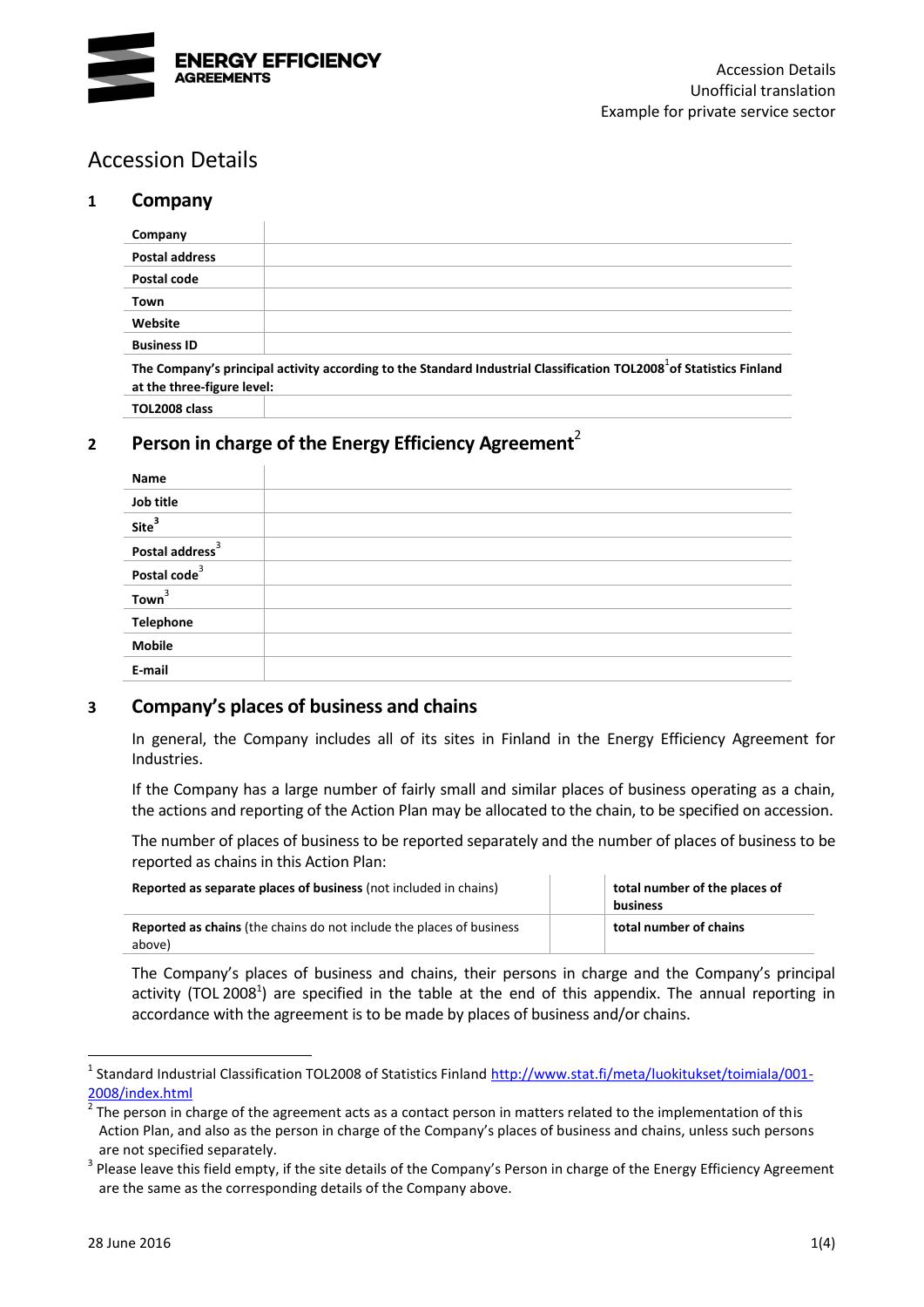

# 4 Energy use included in the agreement<sup>4</sup> in \_\_\_\_\_\_\_\_\_

In general, the Company includes all of its sites in Finland and their energy use in the agreement, as referred to in section 1.3 of the Action Plan.

<span id="page-2-2"></span><span id="page-2-1"></span><span id="page-2-0"></span>5

| Electricity        | MWh |
|--------------------|-----|
| Heat               | MWh |
| Fuels <sup>6</sup> | MWh |
| <b>Total</b>       | MWh |

### **5 Indicative energy savings targets for 2020 and 2025**

The Company sets an indicative quantitative energy savings target (MWh) for the period 2017–2025<sup>7</sup>.

If the Company has participated in the Energy Efficiency Agreement in 2008–2016 and wants to use the savings reported into the monitoring system of the Energy Efficiency Agreement scheme concerning the actions implemented during the period of 2014–2016, the Company can alternatively set an indicative energy savings target (MWh) for 2014–2025 $^8$ .

**The Company sets an indicative energy savings target (MWh) for the agreement period 2017–2025 below: The Company sets an indicative energy savings target (MWh) for the agreement period 2014–2025 below:**

The Company's indicative quantitative energy savings target (MWh) for 2020 and 2025, in accordance with the agreement<sup>[7,](#page-2-0) [8](#page-2-1)</sup>, is calculated in the table below from the Company's total energy use at the time of accession, presented is section 4.

#### **Energy savings targets set for the agreement period 2017–2025:**

| Intermediate target for 2020   | <b>MWh</b>          | % | The target must be at least 4% <sup>10</sup>   |
|--------------------------------|---------------------|---|------------------------------------------------|
| <b>Overall target for 2025</b> | ∴ MWh <sup>⊹∶</sup> |   | The target must be at least 7.5% <sup>10</sup> |

 $^4$  The total energy use (electricity, heat and fuels) of all places of business/chains is presented here.

<sup>&</sup>lt;sup>5</sup> The year of the energy data presented in the table. The data is the data that represents the Company's normal operation during the latest calendar year available at the time of accession.

 $^6$  For example, oil, natural gas, wood chips (Note! Heat generated by fuels is not included under "Heat"). Net heat contents published by Statistics Finland are used as the conversion factors for energy unit (publication from 2014: [http://pxweb2.stat.fi/sahkoiset\\_julkaisut/energia2014/html/suom0018.htm](http://pxweb2.stat.fi/sahkoiset_julkaisut/energia2014/html/suom0018.htm) ).

<sup>7</sup> The Company sets an indicative energy savings target of at least 7.5% for 2017–2025 and an intermediate target of 4% for 2020. The Company's energy use in the target years 2020 and 2025 is not required to be lower than the baseline included in the agreement.

 $^8$  The Company sets an indicative energy savings target of at least 10.5% for 2014–2025 and an intermediate target of 7% for 2020. The Company's energy use in the target years 2020 and 2025 is not required to be lower than the baseline included in the agreement.

 $^9$  For example, if the total energy use (section 4) is 1,000 MWh and the target is set for the agreement period 2017– 2025, the company's intermediate target for 2020 must be at least 4%, i.e. 40 MWh – correspondingly, for the period 2014–2025 at least 7%, i.e. 70 MWh.

<sup>&</sup>lt;sup>10</sup> Note! The intermediate target for 2020 must be at least 7% and, correspondingly, the overall target for 2025 must be at least 10.5% of the energy use presented in section 4, if the Company sets the target for the period 2014–2025.

 $11$  For example, if the total energy use (section 4) is 1,000 MWh and the target is set for the agreement period 2017– 2025, the company's overall target for 2025 must be at least 7.5%, i.e. 75 MWh – correspondingly, for the period 2014–2025 at least 10.5%, i.e. 105 MWh.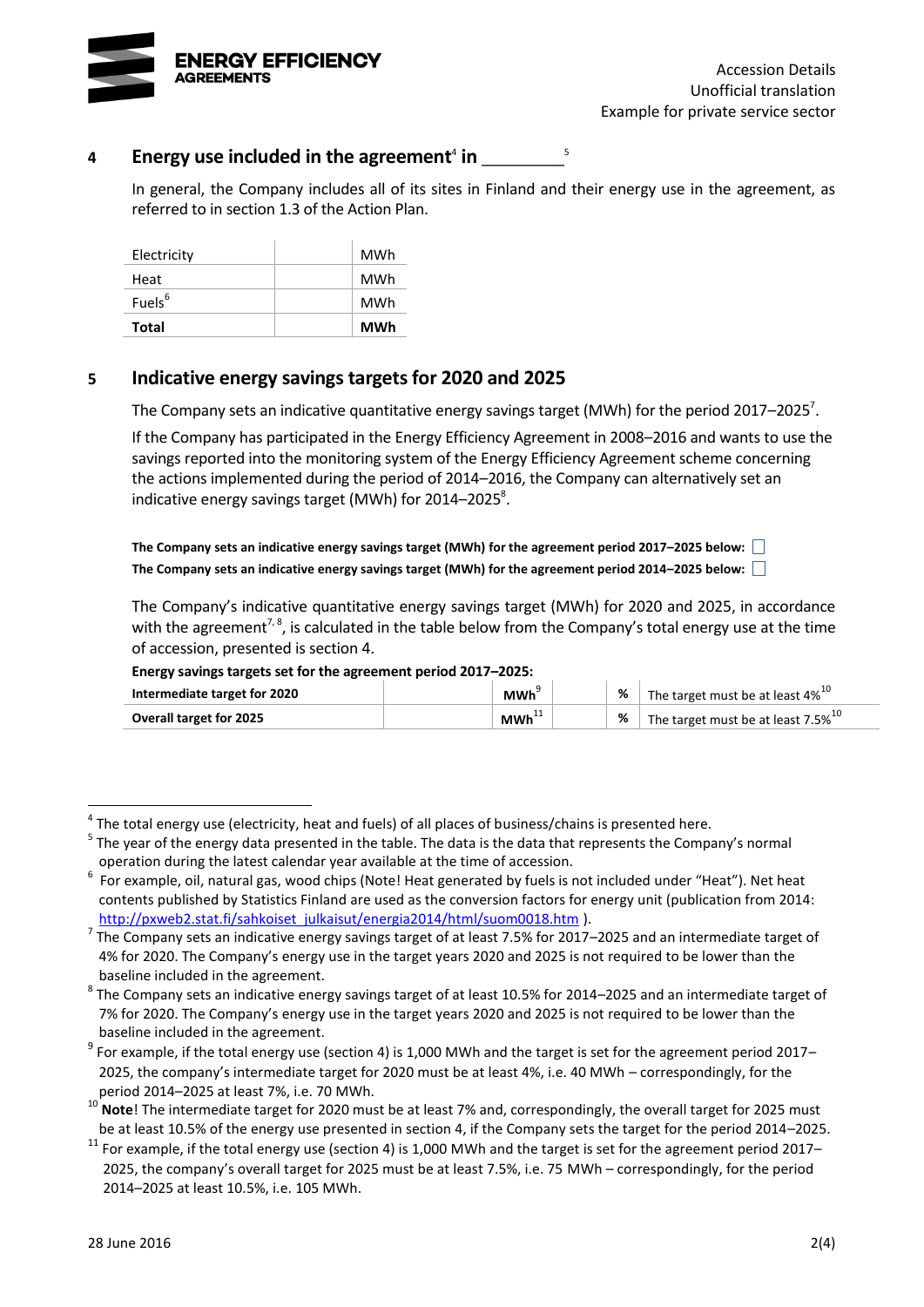

### **6 Annual reporting of the Energy Efficiency Agreements – energy data**

We request authorisation for Motiva Ltd to annually hand over to Statistics Finland the energy data (electricity, heat and fuels) gathered for the annual reporting of the Energy Efficiency Agreement for Industries 2017–2025, to be used for the purpose of statistics. The authorisation makes it possible to use the gathered energy data in the energy statistics on the service sector produced by Statistics Finland and in the related development.

The principles governing the processing and confidentiality of the data of Statistics Finland can be found in the Finnish Statistics Act.

<http://www.finlex.fi/fi/laki/ajantasa/2004/20040280>

#### **Authorisation**

We authorise Motiva Ltd to annually hand over to Statistics Finland the energy data (electricity, heat and fuels) gathered for the annual reporting of the Energy Efficiency Agreement, to be used by Statistics Finland in the production of statistics. The authorisation will be valid until the end of 2026, unless Motiva Ltd<sup>12</sup> and the Energy Authority<sup>13</sup> are not separately notified in writing of the termination of the authorisation.

| $\Box$ Yes, we give authorisation |
|-----------------------------------|
|                                   |

We do not authorise Motiva Ltd to hand over to Statistics Finland the energy data (electricity, heat and fuels) gathered for the annual reporting of the Energy Efficiency Agreement.

\_\_\_\_\_\_\_\_\_\_\_\_\_\_\_\_\_\_\_\_\_\_\_\_\_\_\_\_\_\_\_ \_\_\_\_\_\_\_\_\_\_\_\_\_\_\_\_\_\_\_\_\_\_\_\_\_\_\_\_\_\_\_\_\_

\_\_\_\_\_\_\_\_\_\_\_\_\_\_\_\_\_\_\_\_\_\_\_\_\_\_\_\_\_\_\_ \_\_\_\_\_\_\_\_\_\_\_\_\_\_\_\_\_\_\_\_\_\_\_\_\_\_\_\_\_\_\_\_\_

 $\Box$  We do not give authorisation

**Signature**

Place and date Company

Signature **Name in block capitals** Signature **Name in block capitals** 

12 seuranta-apu@motiva.fi

<sup>13</sup>[kirjaamo@energiavirasto.fi](mailto:kirjaamo@energiavirasto.fi)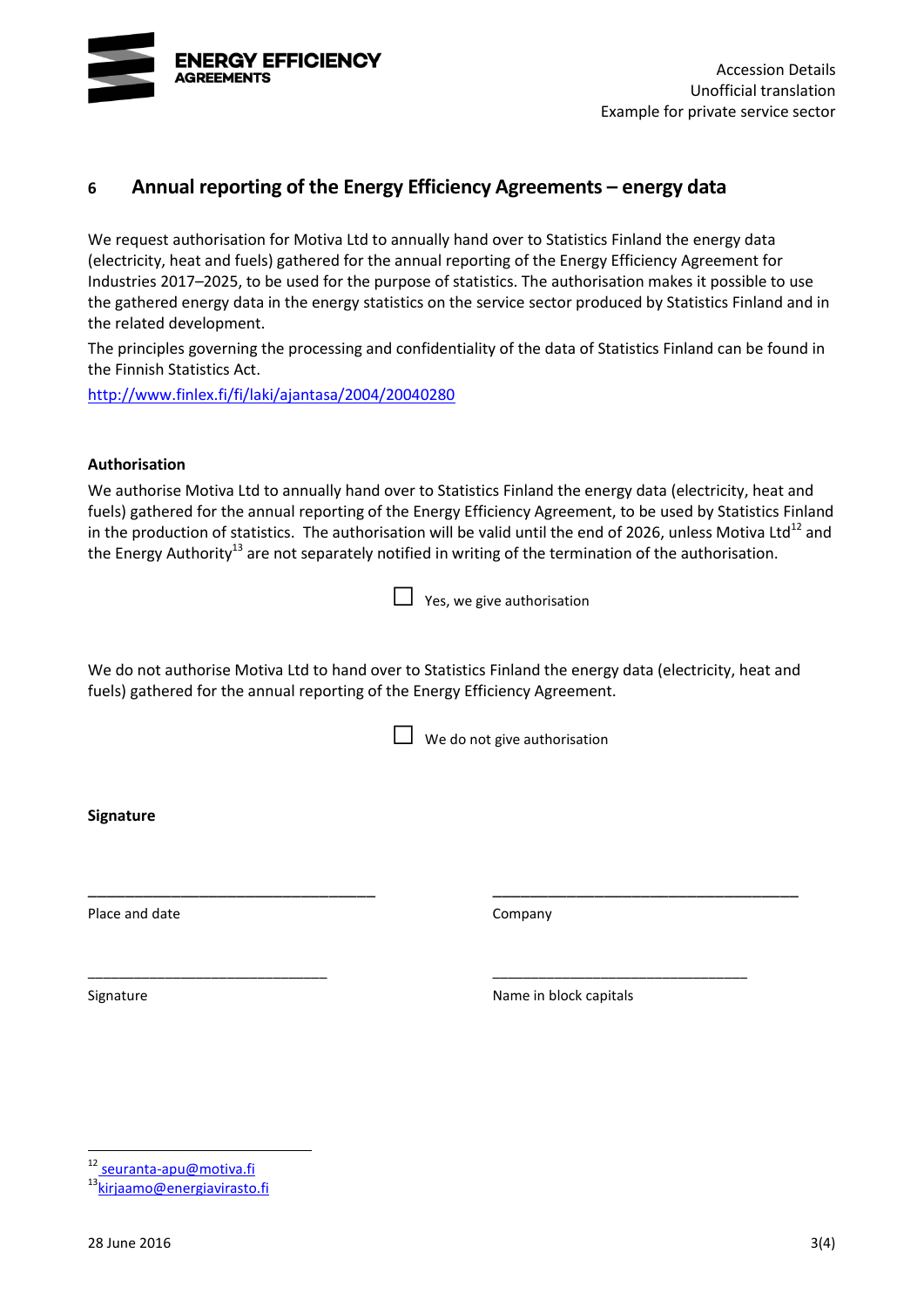

|                         | Name of the place of business/chain                                                    | Number $^{14}$ | Area, m <sup>2</sup> |
|-------------------------|----------------------------------------------------------------------------------------|----------------|----------------------|
|                         | Name and e-mail address of the person in charge of the place of business/chain $^{15}$ |                |                      |
| $\mathbf 1$             |                                                                                        |                |                      |
|                         |                                                                                        |                |                      |
| $\mathbf{2}$            |                                                                                        |                |                      |
|                         |                                                                                        |                |                      |
| $\overline{\mathbf{3}}$ |                                                                                        |                |                      |
|                         |                                                                                        |                |                      |
| 4                       |                                                                                        |                |                      |
|                         |                                                                                        |                |                      |
| ${\mathbf 5}$           |                                                                                        |                |                      |
|                         |                                                                                        |                |                      |
| $\boldsymbol{6}$        |                                                                                        |                |                      |
|                         |                                                                                        |                |                      |
| $\overline{\mathbf{z}}$ |                                                                                        |                |                      |
|                         |                                                                                        |                |                      |
| $\pmb{8}$               |                                                                                        |                |                      |
|                         |                                                                                        |                |                      |
| $\boldsymbol{9}$        |                                                                                        |                |                      |
|                         |                                                                                        |                |                      |
| ${\bf 10}$              |                                                                                        |                |                      |
| ${\bf 11}$              |                                                                                        |                |                      |
|                         |                                                                                        |                |                      |
| ${\bf 12}$              |                                                                                        |                |                      |
|                         |                                                                                        |                |                      |
| ${\bf 13}$              |                                                                                        |                |                      |
|                         |                                                                                        |                |                      |
| 14                      |                                                                                        |                |                      |
|                         |                                                                                        |                |                      |

If the number of places of business/chains exceeds 14, this page can be copied, as necessary.

<sup>&</sup>lt;sup>14</sup> The number of places of business in the chain in question. If the place of business is to be reported separately, enter "1" in the column.

<sup>&</sup>lt;sup>15</sup> If a person in charge is not appointed for each place of business/chain, the person in charge of the agreement, specified in section 2, also acts as the person in charge of the place of business/chain in question.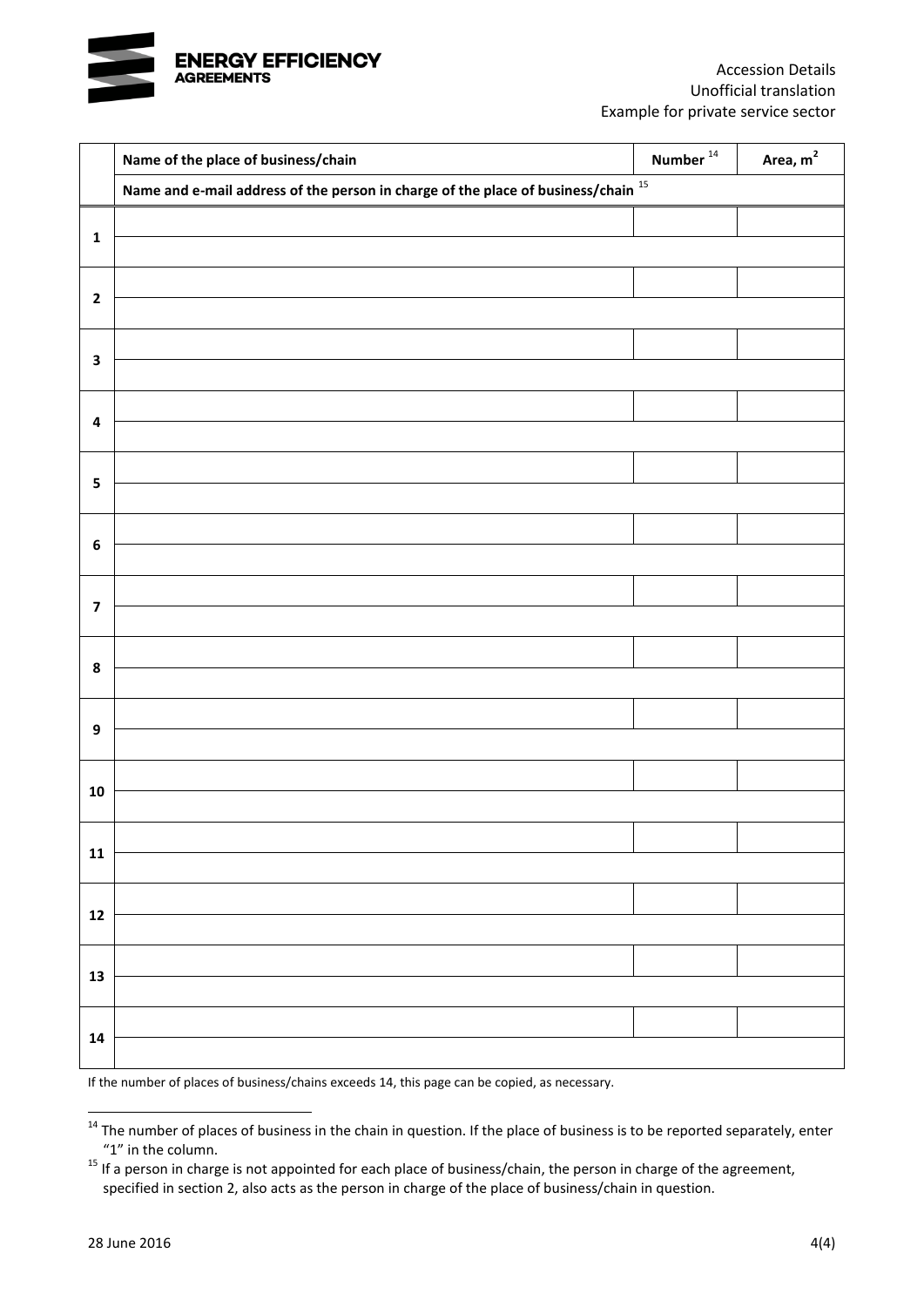

# Energy Efficiency Agreement for Industries **Action Plan for the Hotel and Restaurant Sector**

With this Action Plan, the Finnish Hospitality Association (MaRa) (hereinafter the Industry Association) shall implement the Energy Efficiency Agreement for Industries, which is an agreement on the promotion of energy efficiency in 2017–2025 between the Ministry of Employment and the Economy (hereinafter the Ministry), the Energy Authority, the Confederation of Finnish Industries EK (hereinafter the Confederation) and the industry associations.

The joint management group of the Ministry, the Energy Authority, the Confederation and the industry associations will monitor and steer the implementation of the Energy Efficiency Agreement for Industries and, when necessary, makes proposals on its development. The starting points and grounds for the agreement, and the tasks of the management group, are described in the Energy Efficiency Agreement for Industries signed by the above parties to the agreement.

This Action Plan presents the targets and obligations to which the company joining the Energy Efficiency Agreement for Industries (hereinafter the Company) is committed itself to, and the procedures for termination of the agreement, for dismissal of the Company, and for the Company's withdrawal, and any potential consequences. In addition, this Action Plan presents the actions by the Ministry, the Energy Authority and the Industry Association in accordance with the agreement, and the relationship to the implementation of the Energy Efficiency Act in a large company.

### **1 Agreement period and joining the agreement scheme**

#### **1.1 Agreement period and agreement terms**

The agreement period 2017–2025 of the Energy Efficiency Agreement for Industries is divided into two terms: term 2017–2020 (4 years) and term 2021–2025 (5 years), the total agreement period being 9 years.

#### **1.2 Joining the agreement**

Joining the Energy Efficiency Agreement for Industries means that a company joins one or more Action Plans of the Energy Efficiency Agreement for Industries with a separate accession document.

In general, the Company includes all of its sites in Finland and their energy use in the Energy Efficiency Agreement for Industries.

To join the Action Plan for the Hotel and Restaurant Sector, the Company must submit an appropriately filled and signed accession document and the accession details attached to the document to the Industry Association. The Company joins the Energy Efficiency Agreement for Industries once the Industry Association has established that the signed accession document and the accession details are in due form and the association has submitted a copy of the documents to Motiva Ltd to be entered into the participant register.

The procedures for a company to terminate its membership or for dismissing a company from the scheme and any potential consequences are described in section 5.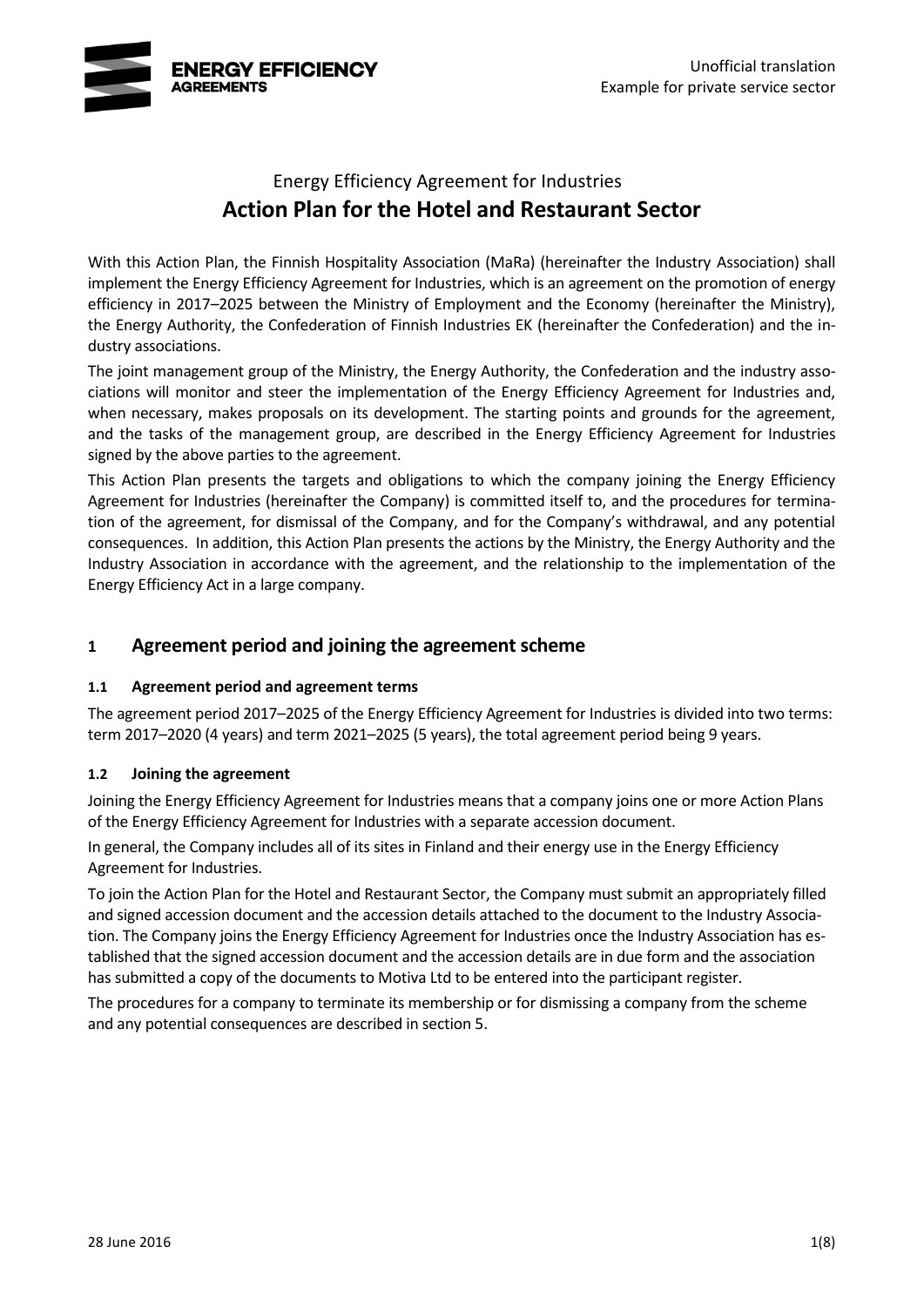

### **2 Targets of the Action Plan**

#### **2.1 Target of the Industry Association**

The target of the Industry Association is to have such a number of companies in the hotel and restaurant sector committing themselves to the implementation of this Action Plan that it will cover 50% of the energy use within the scope of the Action Plan by the end of 2018.

<span id="page-6-0"></span>The indicative energy savings target (MWh) of the Action Plan for 2017−2025 is set to 7.5% and the intermediate target is set to 4% for 2020, calculated from the energy use of the Action Plan's target group<sup>1</sup>.

#### **2.2 Target of the Company**

#### **Setting the target**

As a general rule, achieving the target of the Action Plan requires that each company joining the Energy Efficiency Agreement for Industries sets an indicative energy savings target of at least 7.5% for 2017–2025 and an intermediate target of 4% for 2020 when they join the Energy Efficiency Agreement (2017–2025).

A company that has participated in the previous agreement period and wants to use the savings reported to the monitoring system of the Energy Efficiency Agreement scheme concerning the actions implemented during the period of 2014–2016, must set an indicative energy savings target of at least 10.5% for 2014–2025 and an intermediate target of 7% for 2020.

In g[e](#page-6-0)neral, the Company includes all of its energy use<sup>1</sup> in the Energy Efficiency Agreement for Industries, as referred to in section 1.2. On joining the Action Plan, the Company presents an indicative energy savings target in its accession document as the amount of energy (MWh) in 2020 and 2025. These targets are calculated from the amount of energy that is included in the appropriate Action Plan and that represents normal operation during the latest calendar year available at the time of accession.

If the relative (%) improvement target set by the Company changes fundamentally from the original due to significant structural or ownership changes that have taken place during the validity of the agreement, the Company may adjust the savings target (MWh) for 2020 and 2025 to correspond with the new situation by notifying of the change and its reasons in connection with annual reporting into the monitoring system of the Energy Efficiency Agreement scheme.

#### **Monitoring the achievement of the energy savings target set by the Company**

An action can be accepted for monitoring the achievement of an indicative energy savings target, if the action is implemented during the period for setting the savings target (2017–2025 or 2014–2025, as described above) used by the Company and specified in the accession document, if it is reported to the monitoring system of the Energy Efficiency Agreement scheme, if the energy conservation impact of the action is still valid during the year in question, and if the action concerns the energy use included in the Company's target calculation.

In this Action Plan, energy conservation means the reduction of the targeted energy consumption from the current level achieved by active measures, compared to the amount of energy that would be consumed without active measures. Correspondingly, the reduction of future energy consumption achieved by active measures can be counted as energy conservation.<sup>2</sup> The amount of saved energy (kWh/a) is determined by measuring and/or by a calculation, in which case the consumption subject to the energy efficiency improvement measure is estimated before and after the implementation of the measure, whilst ensuring normalisation for external conditions that affect energy consumption.

 $<sup>1</sup>$  Electricity, heat and fuels</sup>

<sup>&</sup>lt;sup>2</sup> For example, the construction of new buildings with stricter requirements than what are specified or the procurement of equipment that is higher than ecodesign level.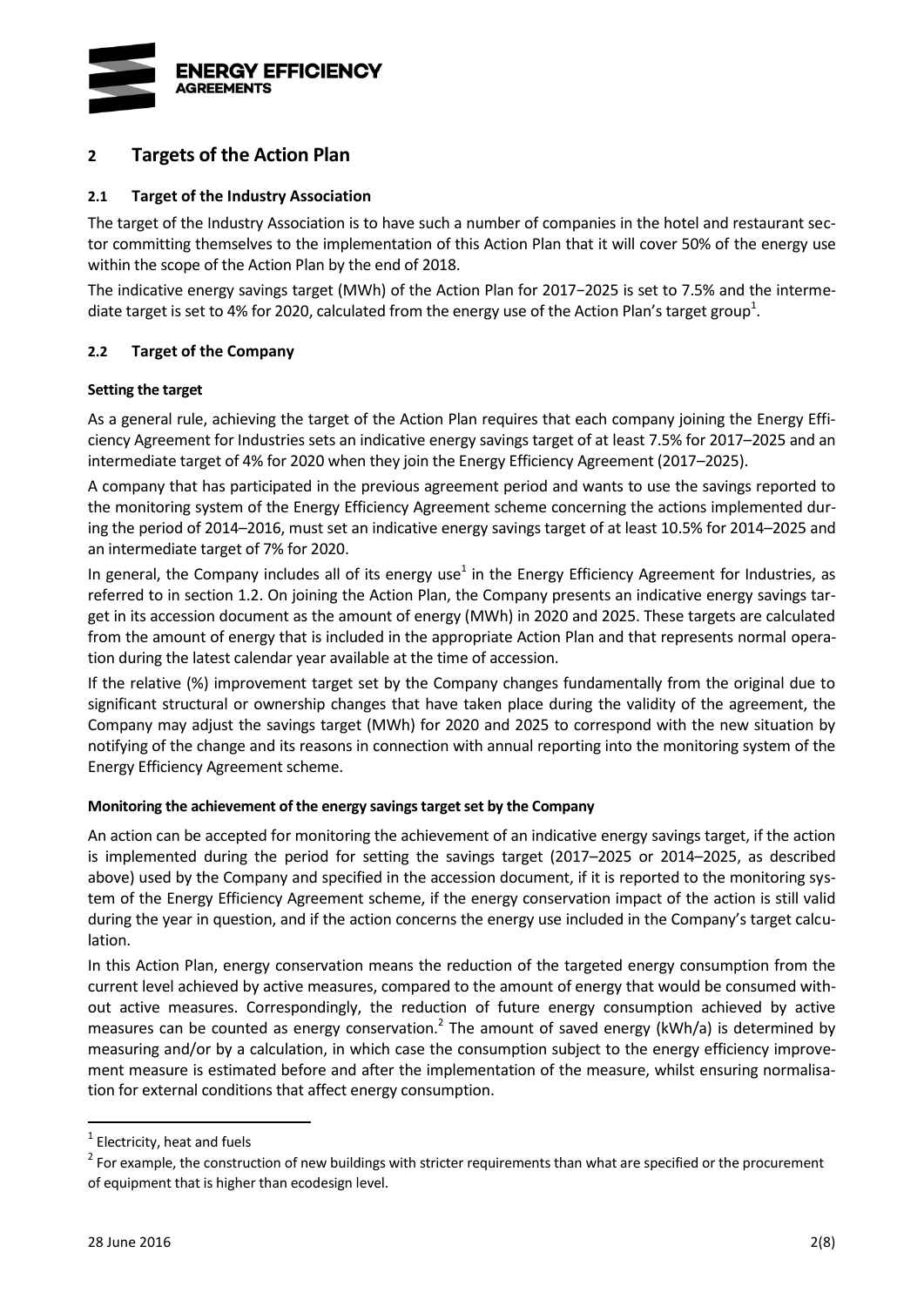

The Company's energy use<sup>[1](#page-6-0)</sup> in the target years 2020 and 2025 is not required to be lower than the baseline included in the agreement.

### **3 Implementation of the Action Plan**

#### **3.1 Obligations of the Industry association**

In order to achieve the target of the Action Plan, the Industry Association shall

- set up a steering group or appoint another body, in which the implementation of the Action Plan is monitored and discussed at least once a year
- encourage and advise companies to join the Energy Efficiency Agreement for Industries, take part in the introduction of the agreement, and support its execution
- verify that the accession document signed by the Company is in due form, accept the Company as a participant of the Energy Efficiency Agreement for Industries by signing the approved accession document of the Company, and submit a signed copy of the document to Motiva Ltd to be entered into the participant register
- together with the Energy Authority and before signing the accession document, review the specifically justified reasons presented by the Company, if the Company presents a lower target than what is generally described in section 2.2 of the Action Plan
- participate, in co-operation with other parties to the Energy Efficiency Agreement for Industries, in the promotion of energy audit and analysis activities and the communication of the results and benefits of the energy management systems by providing information on, for example, concrete good examples, especially from the SME sector
- advise the companies which have joined to the Action Plan in reporting, and participate in the preparation of annual reporting and in the drawing up of the annual report related to the Action  $Plan<sup>3</sup>$
- participate in the implementation of the development and pilot projects in its own branch related to the execution of the agreement together with other parties to the agreement
- participate in the development of the Energy Efficiency Agreement scheme together with the Ministry, Confederation, companies in its own branch joining the Energy Efficiency Agreement for Industries, the Energy Authority, and any other bodies participating in the implementation of the agreement scheme
- dismiss the Company, if the management group of the Energy Efficiency Agreement for Industries has so decided.

 $3$  The report is summarised from the data reported annually by the companies.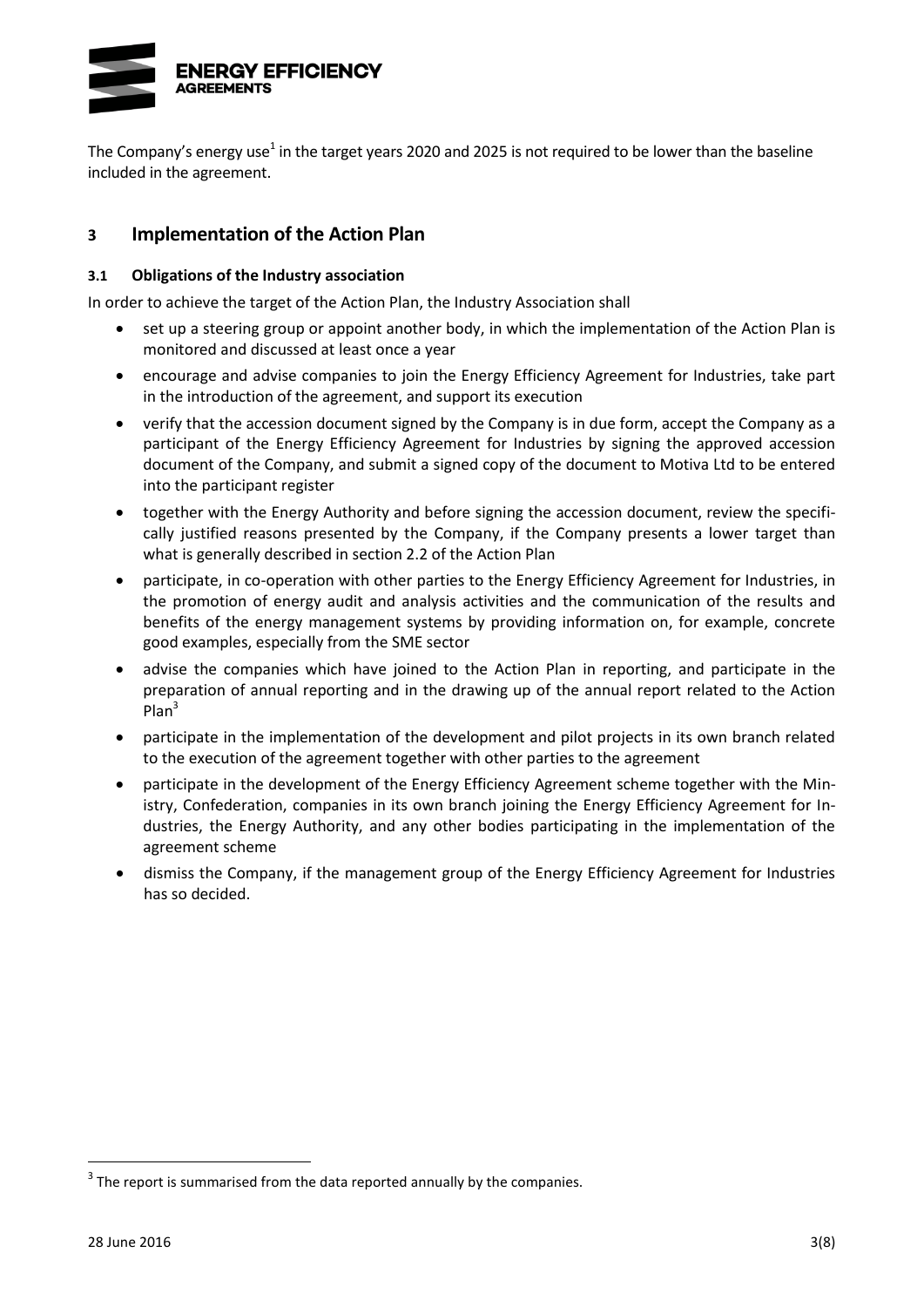

#### **3.2 Obligations of the Ministry**

In order to achieve the targets and taking into account the annual available appropriations, the Ministry shall

- support the energy audits and analyses on energy conservation by the companies, in accordance with the conditions for granting energy subsidy<sup>4</sup>. When determining the amount of subsidy, take into account as a positive factor the Company´s commitment to long-term energy conservation and improvement of energy efficiency
- support investments related to energy conservation established in the energy audits and analyses of the Company or in similar studies, meeting the general terms and conditions of energy subsidy. Projects promoting the introduction of new technologies and procedures take priority. When determining the amount of subsidy, take into account as a positive factor the Company´s commitment to long-term energy conservation and improvement of energy efficiency
- participate in the development of the Energy Efficiency Agreement scheme together with the Energy Authority, Confederation, industry associations, and any other bodies participating in the implementation of the agreement scheme, in so far as the tasks are not assigned by the Ministry to the Energy Authority.

#### **3.3 Obligations of the Energy Authority**

In order to achieve the targets and taking into account the annual available appropriations, the Energy Authority, under the guidance of the Ministry, shall

- participate in the implementation of the Energy Efficiency Agreement scheme with adequate resources
- participate in the development of the Energy Efficiency Agreement scheme together with the Ministry, Confederation, industry associations, and any other bodies participating in the implementation of the agreement scheme, in so far as the tasks are assigned by the Ministry to the Energy Authority
- monitor the implementation of the targets of the Energy Efficiency Agreement for Industries
- participate in the implementation of the development and pilot projects related to the execution of the agreement together with other parties to the agreement
- monitor the fulfilment of the agreement obligations of the companies, send the company a notification on the failure to meet the agreement obligations, and prepare a proposal to the management group for further actions, due to the company's failure to meet the agreement obligations, if necessary
- allocate resources for Motiva Ltd, so that Motiva can maintain the participant register, produce information required for monitoring the implementation of the targets and realisation of the impacts of the agreement, monitor the implementation of the Action Plans, support the communication of the agreement scheme and maintain the website, participate in the development of the Energy Efficiency Agreement scheme, maintain and develop the monitoring system of the agreement scheme, participate in the compiling of annual reports of the Action Plans, support the execution of the companies' agreement by, for example, producing communication and training material on good practices, and participate in the implementation of development and pilot projects.

<sup>&</sup>lt;sup>4</sup> The mandatory energy audits for large companies, as referred to in section 6 of the Energy Efficiency Act (1429/2014), will not be subsidised.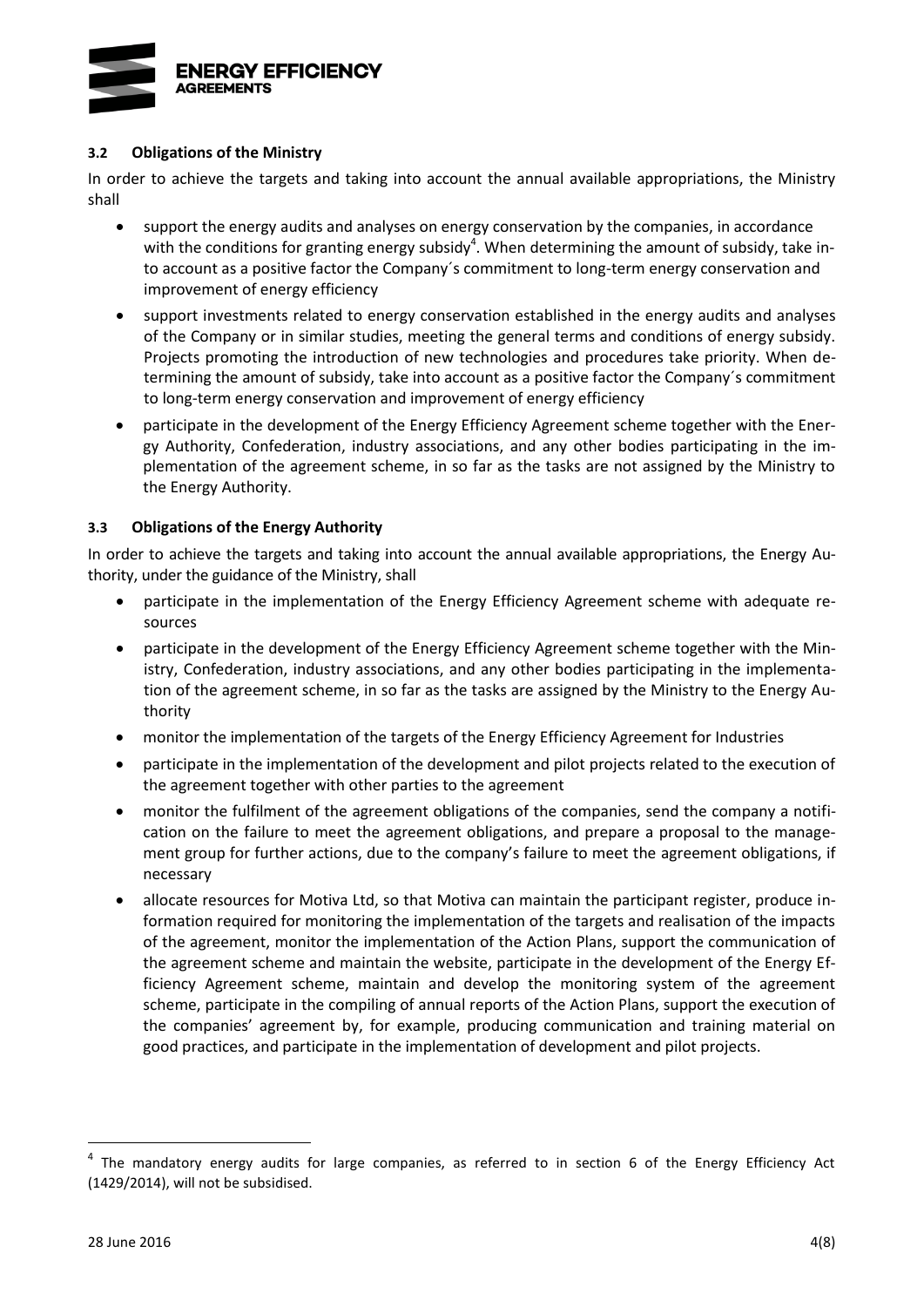

#### **3.4 Obligations of the Company**

The functional target of the Energy Efficiency Agreement for Industries is to include the continuous improvement of energy efficiency as part of the management systems used or to be introduced by the Company. Continuous improvement of energy efficiency requires the managements' commitment, setting of long-term goals and targets, and systematic implementation and monitoring of these goals and targets.

The Company commits itself to the continuous improvement of energy efficiency and in other actions of this Action Plan presented in section 3.4, whenever it is technically and economically justifiable, taking health, safety and environmental aspects into consideration.

#### **Organisation and planning of operations**

On joining the agreement, the Company appoints in its accession document a company-specific person in charge of the agreement and, if the Company so wishes, the persons in charge of various places of business and/or chains<sup>5</sup>. The company-specific person in charge of the agreement acts as a contact person in matters related to the implementation of this Action Plan, and also as the person in charge of the place of business and/or chain, unless such persons are not specified separately.

The Company draws up an energy efficiency improvement plan for each place of business and/or chain, according to the schedule below. The plan must include, with the proper assignment of schedules and responsibilities, the actions required for implementing the targets of the Company specified in section 2.2 and for fulfilling any other obligations set for the Company in this Action Plan.

A company that has not participated in the Energy Efficiency Agreement scheme for industries in the agreement period 2008−2016:

- Within one year of joining this Action Plan
	- o specifies the responsibilities of energy efficiency activities and
	- $\circ$  identifies its energy use by establishing its energy consumption in each place of business and/or chain by energy type (electricity, heat, fuels).
- Within two years of joining this Action Plan
	- $\circ$  establishes the possibilities of improving the efficiency of energy use. This can be carried out with, for example, energy audits or other similar studies
	- $\circ$  sets the targets for improving the efficiency of energy use for each place of business and/or chain
	- o draws up a schedule for the implementation of cost-effective energy efficiency improvement measures.
- Reviews the improvement plan annually and, when necessary, updates the plan.

A company that has participated in the Energy Efficiency Agreement scheme for industries in 2008−2016 and has drawn up the improvement plan as specified above:

Reviews the improvement plan annually and, when necessary, updates the plan.

<sup>&</sup>lt;sup>5</sup> If the Company has a large number of fairly small and similar places of business operating as a chain, applicable actions of the Action Plan may be allocated to the chain, to be specified on accession.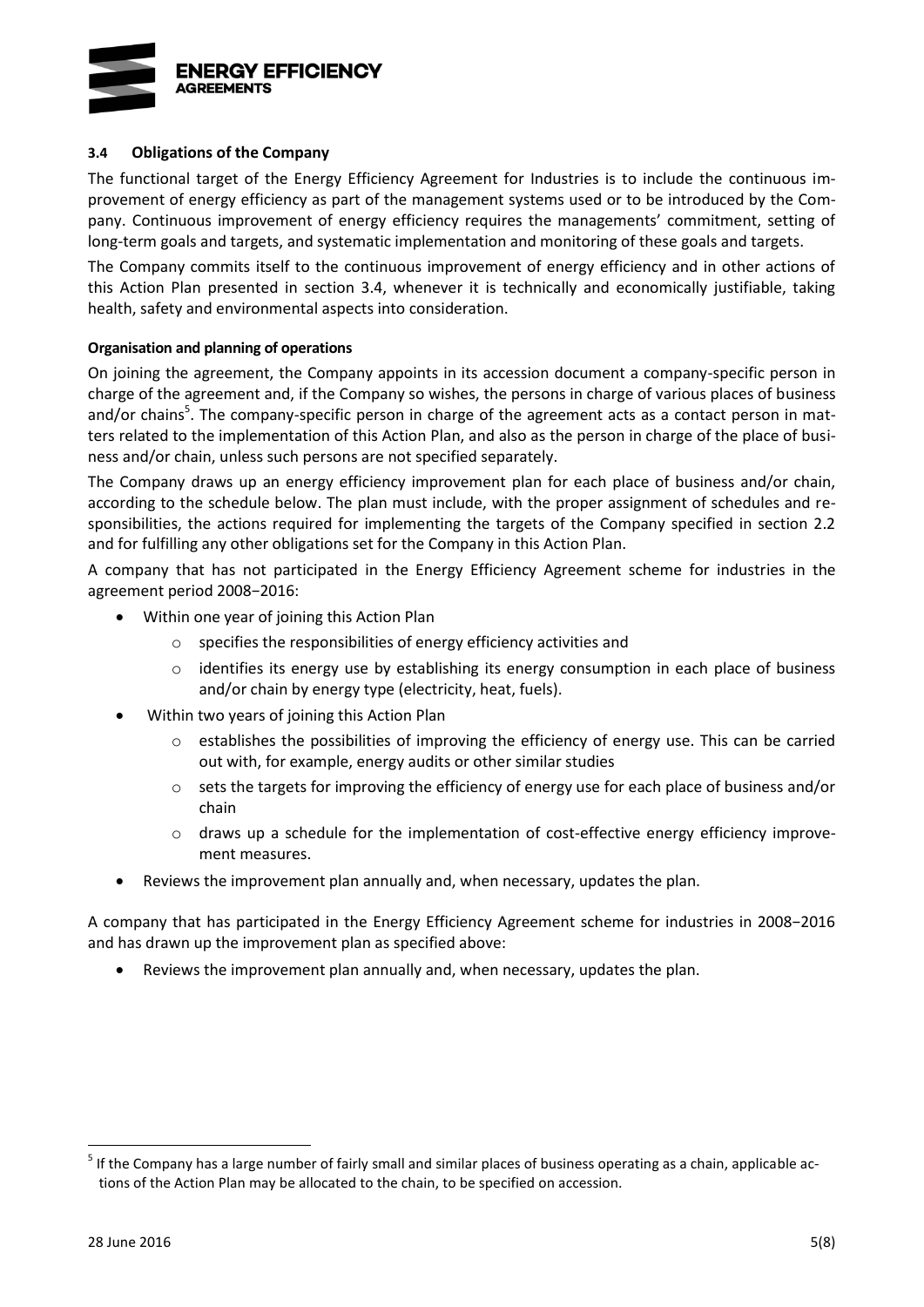

#### **Annual reporting**

<span id="page-10-1"></span><span id="page-10-0"></span>The Company reports by the end of February each year<sup>6</sup>on the previous year's energy use<sup>1,7</sup>, on the related efficiency measures, and on the realisation of any other activities related to the Action Plan by place of business and/or by chain into the monitoring system of the Energy Efficiency Agreement.

The information to be reported include the Company´s energy use data for the previous year and the efficiency improvement measures related to energy use observed in energy audits and analyses or otherwise in the Company, as well as their energy conservation impacts, investment costs and the year of implementation. In addition, the Company reports to the monitoring system on the progress of other actions related to the implementation of this Action Plan to the extent required by the monitoring system.

#### **Training and internal communication**

The Company organises training for its personnel, so that its personnel has the necessary information and skills related to its own tasks and operations and the preparedness for the efficient use of energy.

The Company keeps the personnel informed of the set targets and measures for the implementation of the continuous improvement of energy efficiency and of the achieved results.

#### **Energy efficiency in planning and procurement**

The Company includes the energy efficiency instructions as part of the Company's procurement procedure, so that, in addition to procurement costs, lifetime costs and service life are also taken into account in purchasing, planning and investment.

#### **New energy-efficient technology and procedures**

The Company aims to introduce new energy-efficient technology whenever it is technically and economically justifiable, taking health, safety and environmental aspects into consideration.

#### **Energy efficiency in logistics**

The Company aims to improve the energy efficiency of transport and storage related to its operations, in cooperation with service providers.

#### **Use of renewable energy sources**

The Company aims to increase the use of renewable energy sources whenever it is technically and economically justifiable, taking health, safety and environmental aspects into consideration.

#### **3.5 Implementation of agreement obligations with an energy management system**

If a company which has joined the Energy Efficiency Agreement for Industries so wishes, it can, instead of the obligations described in section 3.4, commit itself to the continuous improvement of energy efficiency by introducing an Energy Efficiency System EES<sup>8</sup> within 12 months of joining the Energy Efficiency Agreement. A management review is carried out to ensure that the selected energy efficiency or energy management sys-

<sup>&</sup>lt;sup>6</sup> On joining the Energy Efficiency Agreement for Industries, the Company commits itself to reporting the corresponding data for 2025 in 2026. If the Company withdraws from the agreement on 31 December 2020, it commits itself to reporting the data for 2020 in 2021.

 $<sup>7</sup>$  If the Company provides the operator of the monitoring system of the Energy Efficiency Agreement scheme (Motiva</sup> Ltd) with the necessary authorisation when joining the scheme, the reported energy use data can be transferred from the monitoring system to Statistics Finland as confidential data for the purpose of energy statistics.

<sup>&</sup>lt;sup>8</sup>Instead of the Energy Efficiency Syste[m EES,](http://www.energiatehokkuussopimukset.fi/fi/tietoa_sopimuksista/sopimustoiminnan_kulmakivet/jatkuva_parantaminen/energiatehokkuusjarjestelma/) the company can alternatively introduce an Energy Efficiency System **[EES](http://motiva.fi/toimialueet/energiakatselmustoiminta/pakollinen_suuren_yrityksen_energiakatselmus/energiatehokkuusjarjestelma_etj)<sup>+</sup>** or an ISO 50001 energy management system.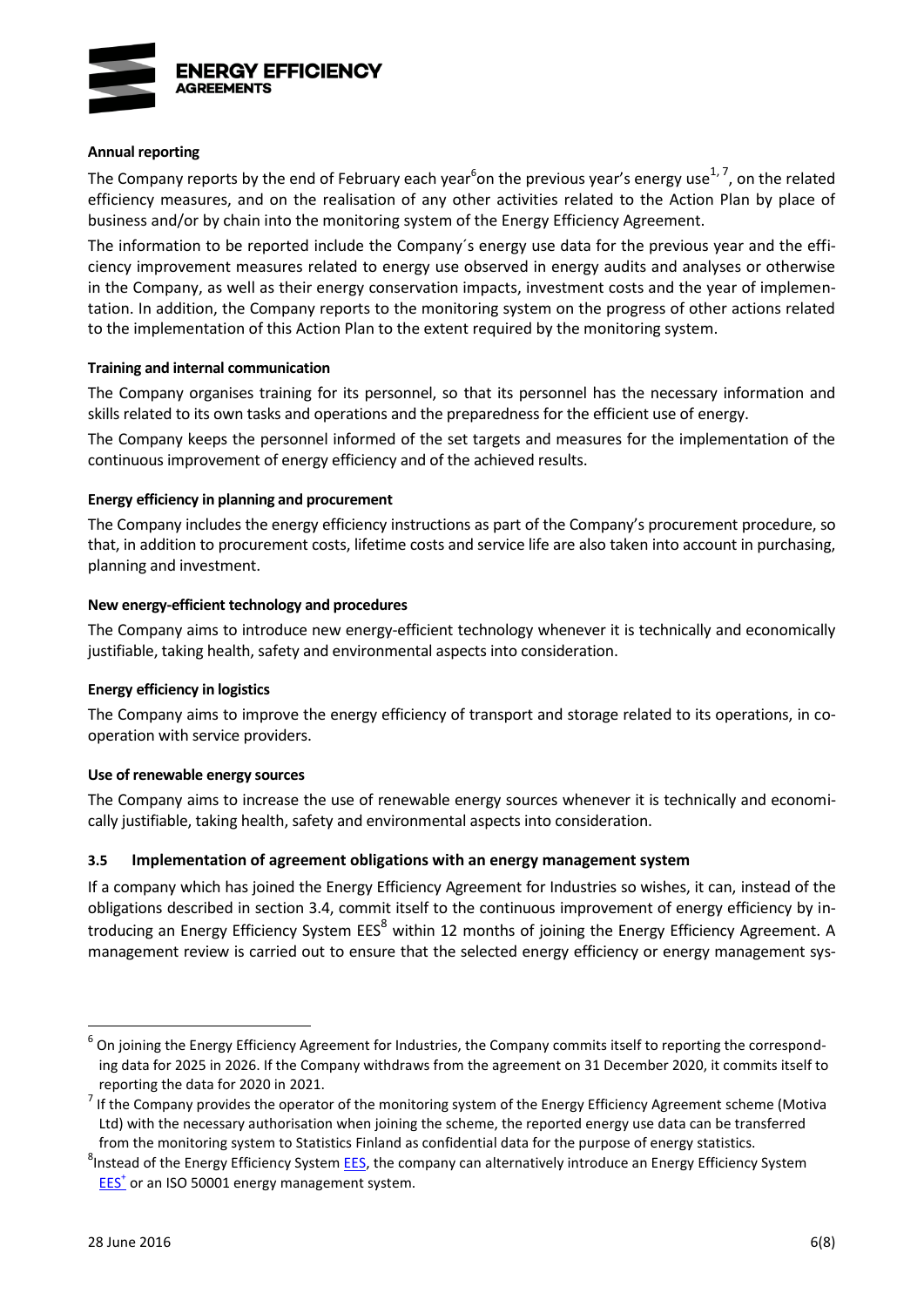

tem is appropriately implemented. In such a case, the company commits itself to using the system<sup>9</sup> throughout the agreement period.

In its accession document, the Company appoints a company-specific person in charge of the agreement and the persons in charge of various places of business and/or chains. The company-specific person in charge of the agreement acts as a contact person in matters related to the implementation of this Action Plan, and also as the person in charge of the place of business and/or chain, unless such persons are not specified separately.

The Company commits itself to [r](#page-10-0)eporting by the end of February each year<sup>6</sup> on the previous year's energy use<sup>7</sup>[,](#page-10-1) on the related efficiency measures, and on the realisation of any other activities related to the Action Plan by site into the monitoring system of the Energy Efficiency Agreement.

In addition, the Company aims to introduce new energy-efficient technology whenever it is technically and economically justifiable, taking health, safety and environmental aspects into consideration. The Company also aims to improve the energy efficiency of transport by improving logistics and energy use in co-operation with companies providing these services. In addition, the Company aims to increase the use of renewable energy sources whenever it is technically and economically justifiable, taking health, safety and environmental aspects into consideration.

### **4 Steering group**

The Industry Association appoints a steering group<sup>10</sup>to guide and monitor the implementation of the Action Plan for the Hotel and Restaurant Sector of the Energy Efficiency Agreement for Industries. Representatives of bodies and companies in the branch, who are important with respect to the implementation of this Action Plan, will be invited to the steering group.

The steering group monitors the progress of the implementation of the Action Plan in relation to the set targets and the implementation of other obligations related to the agreement scheme, and performs actions and makes development proposals related to the agreement scheme and its communication.

# **5 Termination of the agreement, dismissal from the agreement, potential consequences and withdrawal from the agreement**

#### **5.1 Termination by the Company's withdrawal from the agreement and potential consequences**

<span id="page-11-0"></span>The Company may withdraw from the Energy Efficiency Agreement for Industries by notifying the Energy Authority<sup>11</sup> and the Industry Association thereof in writing. In its notice of withdrawal, the Company commits itself to reporting any energy subsidies received during the agreement period on the basis of the Energy Efficiency Agreement.

The energy subsidies granted on the basis of this agreement and received by the Company withdrawing from the agreement may be collected, according to the conditions on the recovery recorded in the subsidy decision in question. The authority that has granted the subsidy will decide on the collection separately for each case.

#### **5.2 Dismissal of the Company from the agreement and potential consequences**

A company may be dismissed from the Energy Efficiency Agreement for Industries, if the Company does not fulfil the obligations it has undertaken on joining the agreement. The grounds for dismissal may be repeated

 $^9$  EES, EES $^+$  or ISO 50001

 $10$  Or another body, in which the implementation of the Action Plan is monitored and discussed at least once a year.

<sup>&</sup>lt;sup>11</sup> [kirjaamo@energiavirasto.fi](mailto:kirjaamo@energiavirasto.fi)